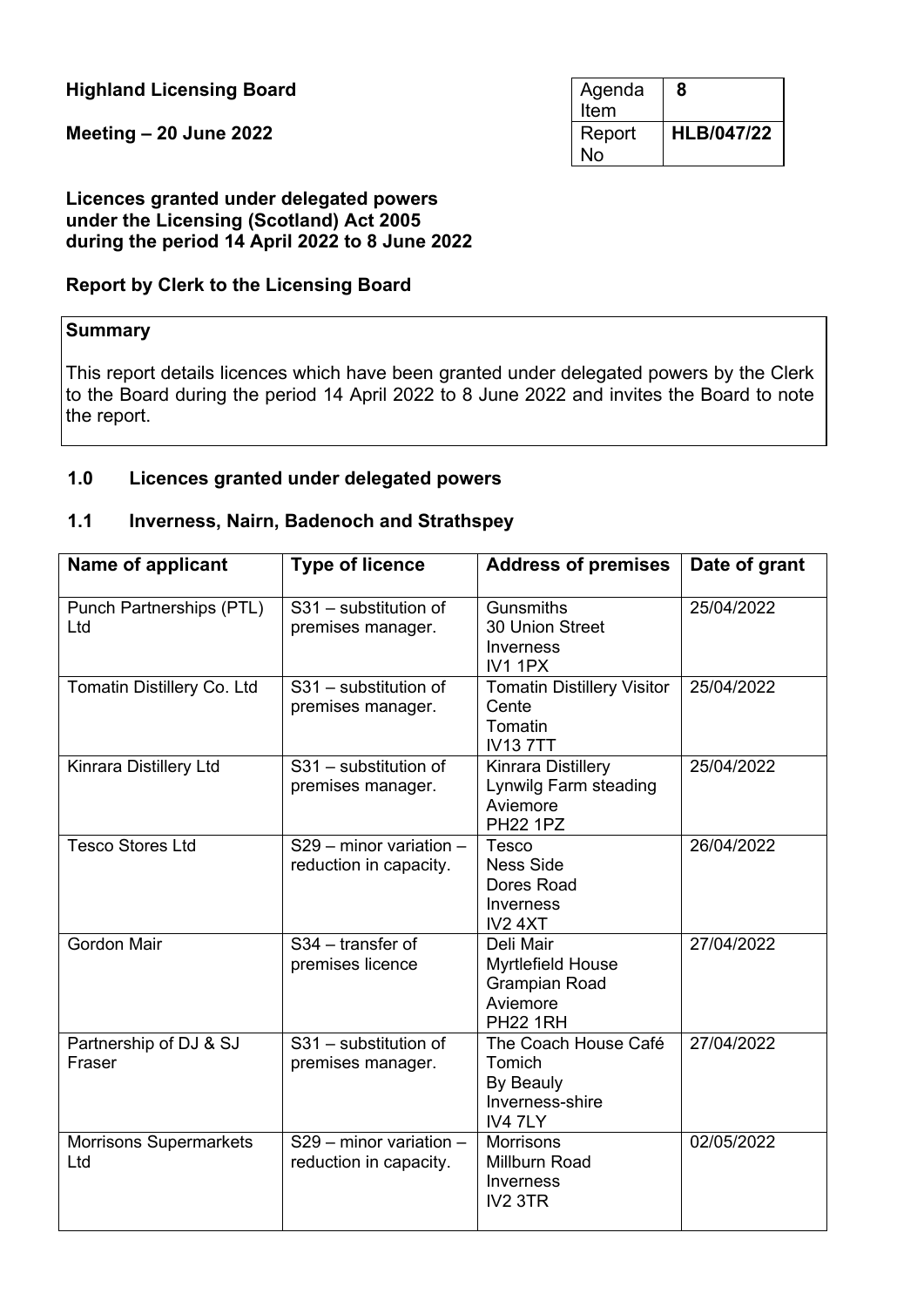| Fairways Inverness                | S31 - substitution of   | Fairways                                | 06/05/2022 |
|-----------------------------------|-------------------------|-----------------------------------------|------------|
| Limited                           | premises manager.       | <b>Castle Heather</b>                   |            |
|                                   |                         | Inverness                               |            |
|                                   |                         | IV2 6AA                                 |            |
| <b>Tesco Stores Limited</b>       | S31 - substitution of   | <b>Tesco Metro</b>                      | 12/05/2022 |
|                                   | premises manager.       | <b>Grampian Road</b>                    |            |
|                                   |                         | Aviemore                                |            |
|                                   |                         | <b>PH22 1RH</b>                         |            |
| Benleva Hotel Ltd                 | S31 - substitution of   | <b>Benleva Hotel</b>                    | 23/05/2022 |
|                                   | premises manager.       | Kilmore Road                            |            |
|                                   |                         | Drumnadrochit                           |            |
|                                   |                         | <b>IV63 6UH</b>                         |            |
| Co-operative Group Food           | S33 transfer of         | $Co$ -op                                | 25/05/2022 |
| Ltd                               | premises licence.       | 4 Cradlehall Court                      |            |
|                                   |                         | <b>Caulfield Road</b>                   |            |
|                                   |                         | Cradlehall                              |            |
|                                   |                         | <b>Inverness</b><br>IV2 5WD             |            |
| <b>Lidl Great Britain Limited</b> | S29 minor variation -   | Lidl                                    | 30/05/2022 |
|                                   | update layout plan to   | <b>Telford Street</b>                   |            |
|                                   | show installation of    | <b>Inverness</b>                        |            |
|                                   | deposit return scheme.  | IV3 5LU                                 |            |
| <b>Tesco Stores Ltd</b>           | S31 - substitution of   | <b>Tesco Superstore</b>                 | 30/05/2022 |
|                                   | premisses manager.      | Dores Road                              |            |
|                                   |                         | Inverness                               |            |
|                                   |                         | <b>IV2 4QX</b>                          |            |
| <b>Tesco Stores Ltd</b>           | $S31 -$ substitution of | <b>Tesco Metro</b>                      | 30/05/2022 |
|                                   | premisses manager.      | <b>Grampian Road</b>                    |            |
|                                   |                         | Aviemore                                |            |
| Corner on the Square Ltd          | S33 transfer of         | <b>PH22 1RH</b><br>Corner on the Square | 31/05/2022 |
|                                   | premises licence.       | 1 High Street                           |            |
|                                   |                         | <b>Beauly</b>                           |            |
|                                   |                         | IV4 7BY                                 |            |
| Corner on the Square Ltd          | S31 - substitution of   | Corner on the Square                    | 31/05/2022 |
|                                   | premises manager.       | 1 High Street                           |            |
|                                   |                         | <b>Beauly</b>                           |            |
|                                   |                         | IV4 7BY                                 |            |
| <b>IV1 Limited</b>                | S31 - substitution of   | <b>Botanic House</b>                    | 02/06/2022 |
|                                   | premises manager.       | 9-21 Castle Street                      |            |
|                                   |                         | Inverness                               |            |
| CJ Lang & Son Ltd                 | S31 - substitution of   | IV2 3DX                                 | 03/06/2022 |
|                                   | premises manager.       | Spar<br><b>Culloden Filling Station</b> |            |
|                                   |                         | <b>Barn Church Road</b>                 |            |
|                                   |                         | Culloden                                |            |
|                                   |                         | <b>IV27SU</b>                           |            |
| CJ Lang & Son Ltd                 | S31 - substitution of   | <b>Spar Station Road</b>                | 03/06/2022 |
|                                   | premises manager.       | Ardersier                               |            |
|                                   |                         | IV2 7SU                                 |            |
| Alexandra Tomovici                | <b>Personal Licence</b> | n/a                                     | 13/04/2022 |
| Benny Hadar                       | <b>Personal Licence</b> | n/a                                     | 13/04/2022 |
| <b>Felicity Flockhart</b>         | Personal - Renewal      | n/a                                     | 13/04/2022 |
| <b>Brett Caledon Gleed</b>        | <b>Personal Licence</b> | n/a                                     | 27/04/2022 |
| <b>Marianne Geddes</b>            | <b>Personal Licence</b> | n/a                                     | 27/04/2022 |
| <b>Sharon Ann Scott</b>           | <b>Personal Licence</b> | n/a                                     | 27/04/2022 |
| Rebecca Davies                    | <b>Personal Licence</b> | n/a                                     | 27/04/2022 |
|                                   |                         |                                         |            |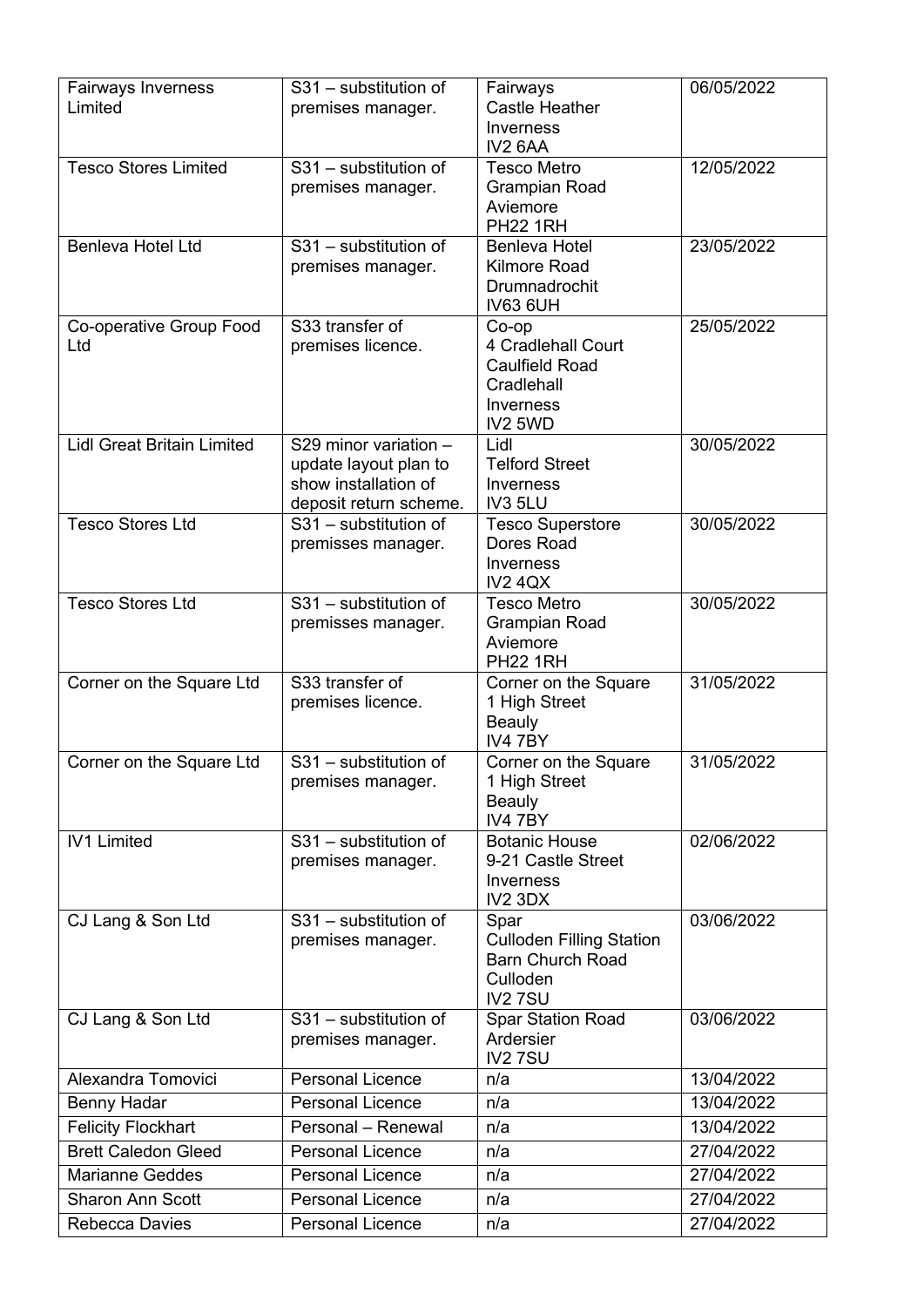| <b>Cameron Homewood</b> | Personal - Renewal      | n/a | 27/04/2022 |
|-------------------------|-------------------------|-----|------------|
| Michelle Rachael Thomas | <b>Personal Licence</b> | n/a | 27/04/2022 |
| David Sandbach          | <b>Personal Licence</b> | n/a | 27/04/2022 |
| <b>Michael Toward</b>   | <b>Personal Licence</b> | n/a | 28/04/2022 |
| <b>Thomas McAnelly</b>  | <b>Personal Licence</b> | n/a | 17/05/2022 |
| <b>Andrew Davidson</b>  | <b>Personal Licence</b> | n/a | 17/05/2022 |
| Katarzyna Pogodzinska   | <b>Personal Licence</b> | n/a | 17/05/2022 |
| Graham Brooman          | <b>Personal Licence</b> | n/a | 17/05/2022 |
| <b>Andrew Kitchin</b>   | <b>Personal Licence</b> | n/a | 17/05/2022 |
| Andrew Lach             | <b>Personal Licence</b> | n/a | 17/05/2022 |
| <b>Arnold Stout</b>     | Personal - Renewal      | n/a | 20/05/2022 |
| <b>Emma Miller</b>      | <b>Personal Licence</b> | n/a | 20/05/2022 |
| <b>David Mills</b>      | <b>Personal Licence</b> | n/a | 20/05/2022 |
| Joanna Smith            | <b>Personal Licence</b> | n/a | 20/05/2022 |
| Libby Martin            | <b>Personal Licence</b> | n/a | 31/05/2022 |
| Loren Martin            | <b>Personal Licence</b> | n/a | 31/05/2022 |
| Cameron Kennedy         | <b>Personal Licence</b> | n/a | 31/05/2022 |
| Jon Paul Saint          | <b>Personal Licence</b> | n/a | 31/05/2022 |
| Jagoda Gronkowska       | <b>Personal Licence</b> | n/a | 31/05/2022 |

## **1.2 Caithness, Sutherland and Ross**

| Name of applicant                         | <b>Type of licence</b>                                           | <b>Address of premises</b>                                 | Date of grant |
|-------------------------------------------|------------------------------------------------------------------|------------------------------------------------------------|---------------|
| CJ Lang & Son Ltd                         | <b>Minor Variation</b>                                           | Spar, 8 Main Street,<br><b>Balintore</b>                   | 13/04/2022    |
| Co-operative Group<br><b>Food Limited</b> | S31 Substitution of<br><b>Premises Manager</b>                   | Co-op, 13 Balconie<br>Street, Evanton                      | 13/04/2022    |
| Spar (Rosemarkie<br>Stores)               | <b>Minor Variation</b>                                           | Spar (Rosemarkie<br>Stores), 17 High<br>Street, Rosemarkie | 19/04/2022    |
| Euan Ferguson                             | S33 Transfer & S31<br>Substitution of<br><b>Premises Manager</b> | Castle Arms Hotel,<br>Mey                                  | 21/04/2022    |
| <b>Peter Rochford</b>                     | <b>Personal Licence</b>                                          |                                                            | 22/04/2022    |
| Ingrid Rochford                           | <b>Personal Licence</b>                                          |                                                            | 22/04/2022    |
| <b>Elizabeth Line</b>                     | <b>Personal Licence</b>                                          |                                                            | 29/04/2022    |
| Alasdair Craig                            | <b>Personal Licence</b>                                          |                                                            | 29/04/2022    |
| <b>Lesley Mill</b>                        | <b>Personal Licence</b>                                          |                                                            | 29/04/2022    |
| Summermist Limited                        | S31 Substitution of<br><b>Premises Manager</b>                   | Highland Hotel,<br>Strathpeffer                            | 03/05/2022    |
| J & R Group Limited                       | S33 Transfer & S31<br>Substitution of<br><b>Premises Manager</b> | Morefield Motel,<br>Morefield, Ullapool                    | 05/05/2022    |
| <b>Jakub Sklar</b>                        | <b>Personal Licence</b>                                          |                                                            | 05/05/2022    |
| <b>Richard Colclough</b>                  | <b>Personal Licence</b>                                          |                                                            | 12/05/2022    |
| <b>Robert Milner</b>                      | <b>Personal Licence</b>                                          |                                                            | 12/05/2022    |
| <b>Josie Rothnie</b>                      | <b>Personal Licence</b>                                          |                                                            | 19/05/2022    |
| <b>Emily Russell</b>                      | <b>Personal Licence</b>                                          |                                                            | 20/05/2022    |
| <b>Jade Doull</b>                         | <b>Personal Licence</b>                                          |                                                            | 20/05/2022    |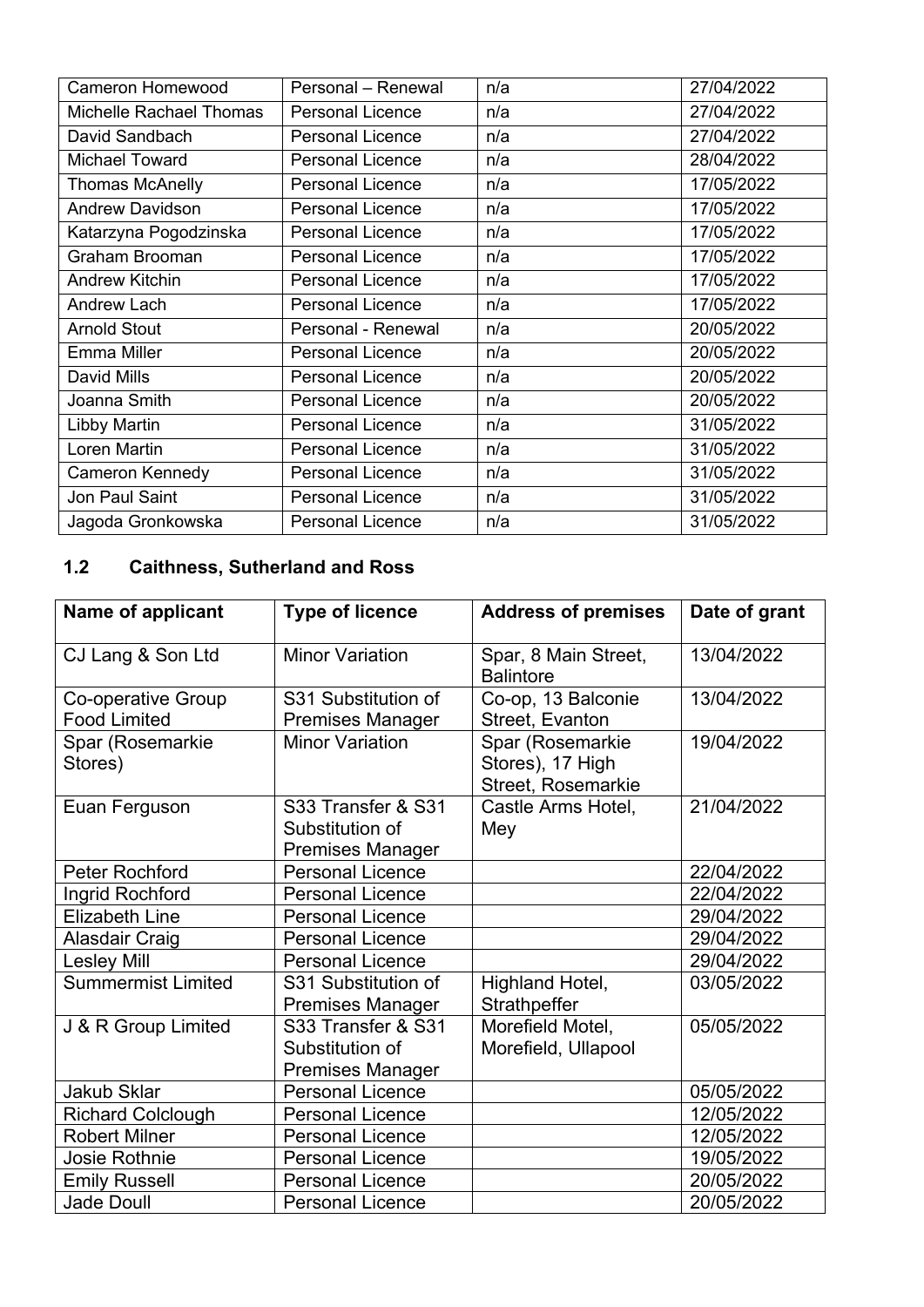| Sheila Mackay                   | <b>Personal Licence</b> |                                | 23/05/2022 |
|---------------------------------|-------------------------|--------------------------------|------------|
| SYHA (Trading) Ltd              | S31 Substitution of     | Durness Youth Hostel,          | 25/05/2022 |
|                                 | <b>Premises Manager</b> | <b>Smoo Durness</b>            |            |
| <b>Highland Coast Hotels</b>    | S31 Substitution of     | Kylesku Hotel,                 | 25/05/2022 |
| Limited                         | <b>Premises Manager</b> | Kyleskue                       |            |
| <b>Highland Coast Hotels</b>    | S31 Substitution of     | Tongue Hotel, Tongue           | 26/05/2022 |
| Limited                         | <b>Premises Manager</b> |                                |            |
| <b>Brenda Stewart</b>           | <b>Personal Licence</b> |                                | 26/05/2022 |
| <b>Russell Rekhy</b>            | <b>Personal Licence</b> |                                | 26/05/2022 |
| <b>Ruthanne Nicholls</b>        | <b>Personal Licence</b> |                                | 27/05/2022 |
| <b>DJM Partnership</b>          | S31 Substitution of     | Y-Not Bar & Grill and          | 30/05/2022 |
|                                 | <b>Premises Manager</b> | Grove Lounge, Grove            |            |
|                                 |                         | Lane, Thurso                   |            |
| <b>National Trust for</b>       | S33 Transfer            | <b>Inverewe Garden</b>         | 30/05/2022 |
| <b>Scotland Enterprises Ltd</b> |                         | <b>Restaurant, Poolewe</b>     |            |
| <b>National Trust for</b>       | S33 & S31               | <b>Inverewe Garden</b>         | 30/05/2022 |
| <b>Scotland Enterprises Ltd</b> | Substitution of         | Visitor Centre & Shop,         |            |
|                                 | <b>Premises Manager</b> | Poolewe                        |            |
| Rachael Wilkinson, Toby         | S34 Transfer            | McColls, Provost               | 31/05/2022 |
| <b>Banfield and Robert</b>      |                         | Sinclair Road, Thurso          |            |
| Lewis, as Joint                 |                         |                                |            |
| Administrators c/o PWC          |                         |                                |            |
| <b>Alliance Property</b>        | S33 Transfer            | McColls, Provost               | 31/05/2022 |
| <b>Holdings Ltd</b>             |                         | Sinclair Road, Thurso          |            |
| Rachael Wilkinson, Toby         | S34 Transfer            | McColls, Achtercairn,          | 31/05/2022 |
| <b>Banfield and Robert</b>      |                         | Gairloch                       |            |
| Lewis, as Joint                 |                         |                                |            |
| Administrators c/o PWC          |                         |                                |            |
| <b>Alliance Property</b>        | S33 Transfer            | McColls, Achtercairn,          | 31/05/2022 |
| <b>Holdings Ltd</b>             |                         | Gairloch                       |            |
| Rachael Wilkinson, Toby         | S34 Transfer            | McColls, Main Street,          | 31/05/2022 |
| <b>Banfield and Robert</b>      |                         | Castletown                     |            |
| Lewis, as Joint                 |                         |                                |            |
| Administrators c/o PWC          |                         |                                |            |
| <b>Alliance Property</b>        | S33 Transfer            | McColls, Main Street,          | 31/05/2022 |
| <b>Holdings Ltd</b>             |                         | Castletown                     |            |
| Rachael Wilkinson, Toby         | S34 Transfer            | McColls, Coulhill              | 31/05/2022 |
| <b>Banfield and Robert</b>      |                         | <b>Locality Centre, Alness</b> |            |
| Lewis, as Joint                 |                         |                                |            |
| Administrators c/o PWC          |                         |                                |            |
| <b>Alliance Property</b>        | S33 Transer             | McColls, Coulhill              | 31/05/2022 |
| <b>Holdings Ltd</b>             |                         | <b>Locality Centre, Alness</b> |            |
| Kolin King                      | <b>Personal Licence</b> |                                | 02/06/2022 |
| Anita Douglas                   | <b>Personal Licence</b> |                                | 02/06/2022 |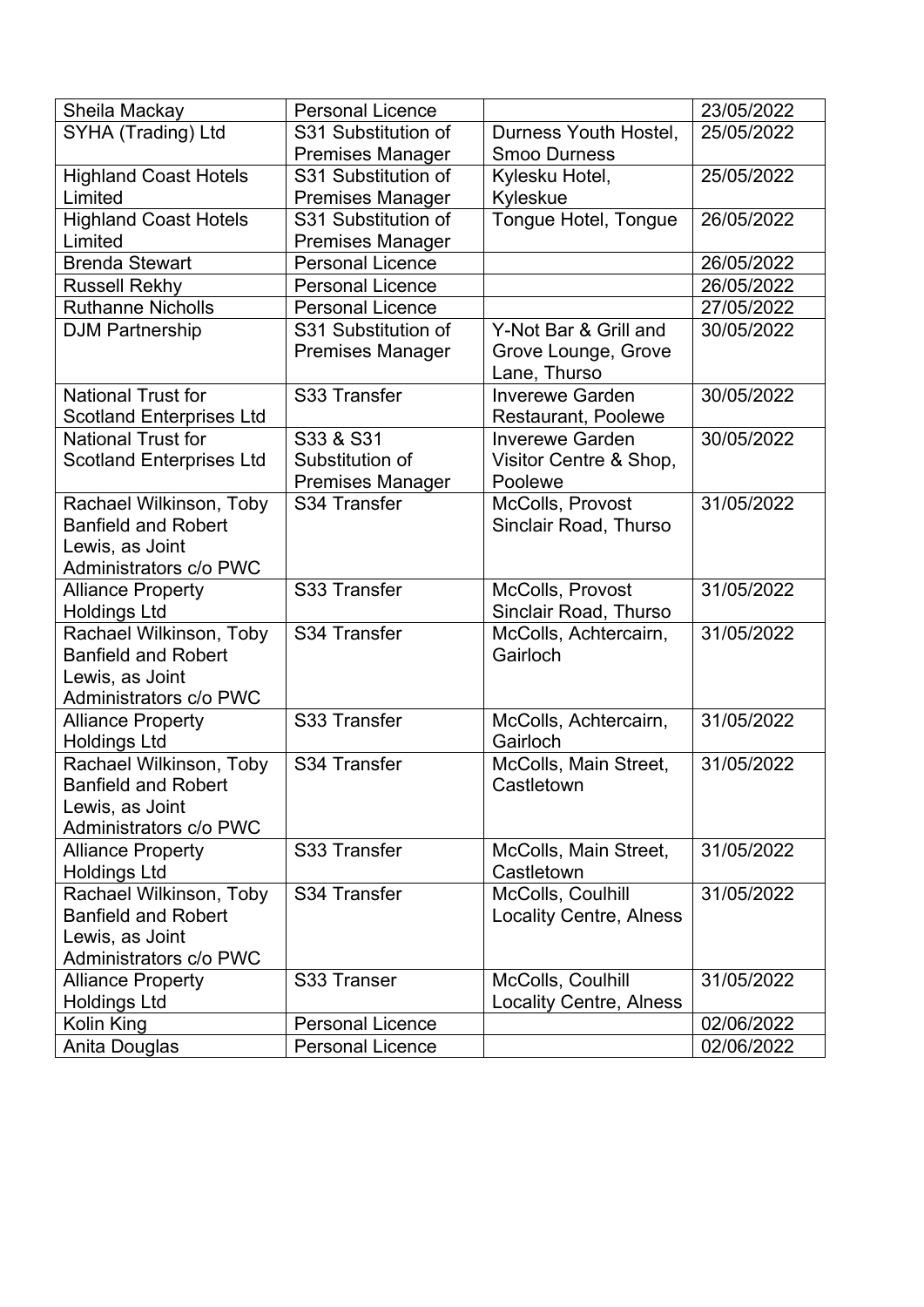# **1.3 Skye and Lochaber**

| Name of applicant                                      | <b>Type of licence</b>                  | <b>Address of premises</b>                                                                                          | Date of grant |
|--------------------------------------------------------|-----------------------------------------|---------------------------------------------------------------------------------------------------------------------|---------------|
| <b>Sleat Community</b><br><b>Trading Co Ltd</b>        | S31 substitution of<br>premises manager | <b>Armadale Stores</b><br>Armadale<br>Sleat<br>Isle of Skye<br><b>IV5 8RS</b>                                       | 19/04/2022    |
| <b>Carol Ann MacRae</b>                                | Personal                                | n/a                                                                                                                 | 19/04/2022    |
| <b>Urquhart Caledonian</b><br><b>Hotel Portree Ltd</b> | S34 transfer of<br>premises licence     | <b>Urquhart Caledonian</b><br>Hotel<br><b>Wentworth Street</b><br>Portree<br>Isle of Skye<br><b>IV51 9ES</b>        | 21/04/2022    |
| <b>Urquhart Caledonian</b><br><b>Hotel Portree Ltd</b> | S31 substitution of<br>premises manager | Urquhart Caledonian<br>Hotel<br><b>Wentworth Street</b><br>Portree<br>Isle of Skye<br><b>IV51 9ES</b>               | 21/04/2022    |
| Isle of Skye Candle Co<br>Ltd                          | S34 transfer of<br>premises licence     | <b>Aros Centre</b><br><b>Viewfield Road</b><br>Portree<br>Isle of Skye<br><b>IV51 9EU</b>                           | 21/04/2022    |
| Isle of Skye Candle Co<br>Ltd                          | S31 substitution of<br>premises manager | <b>Aros Centre</b><br><b>Viewfield Road</b><br>Portree<br>Isle of Skye<br><b>IV51 9EU</b>                           | 21/04/2022    |
| Hotel in the Skye Limited                              | S31 substitution of<br>premises manager | The Flodigarry Hotel &<br><b>Skye Restaurant</b><br>Flodigarry<br><b>Staffin</b><br>Isle of Skye<br><b>IV51 9HZ</b> | 22/04/2022    |
| <b>Highland Coast Hotels</b><br>Ltd                    | S33 transfer of<br>premises licence     | Plockton Inn & Seafood<br><b>Restaurant</b><br><b>Innes Street</b><br>Plockton<br><b>IV52 8TW</b>                   | 25/04/2022    |
| <b>Highland Coast Hotels</b><br>Ltd                    | S31 substitution of<br>premises manager | Plockton Inn & Seafood<br><b>Restaurant</b><br><b>Innes Street</b><br>Plockton<br><b>IV52 8TW</b>                   | 25/04/2022    |
| <b>Campbell W Dickson</b>                              | S33 transfer of<br>premises licence     | <b>Greshornish House</b><br>Hotel<br>Edinbane<br>Isle of Skye<br><b>IV51 9PN</b>                                    | 29/04/2022    |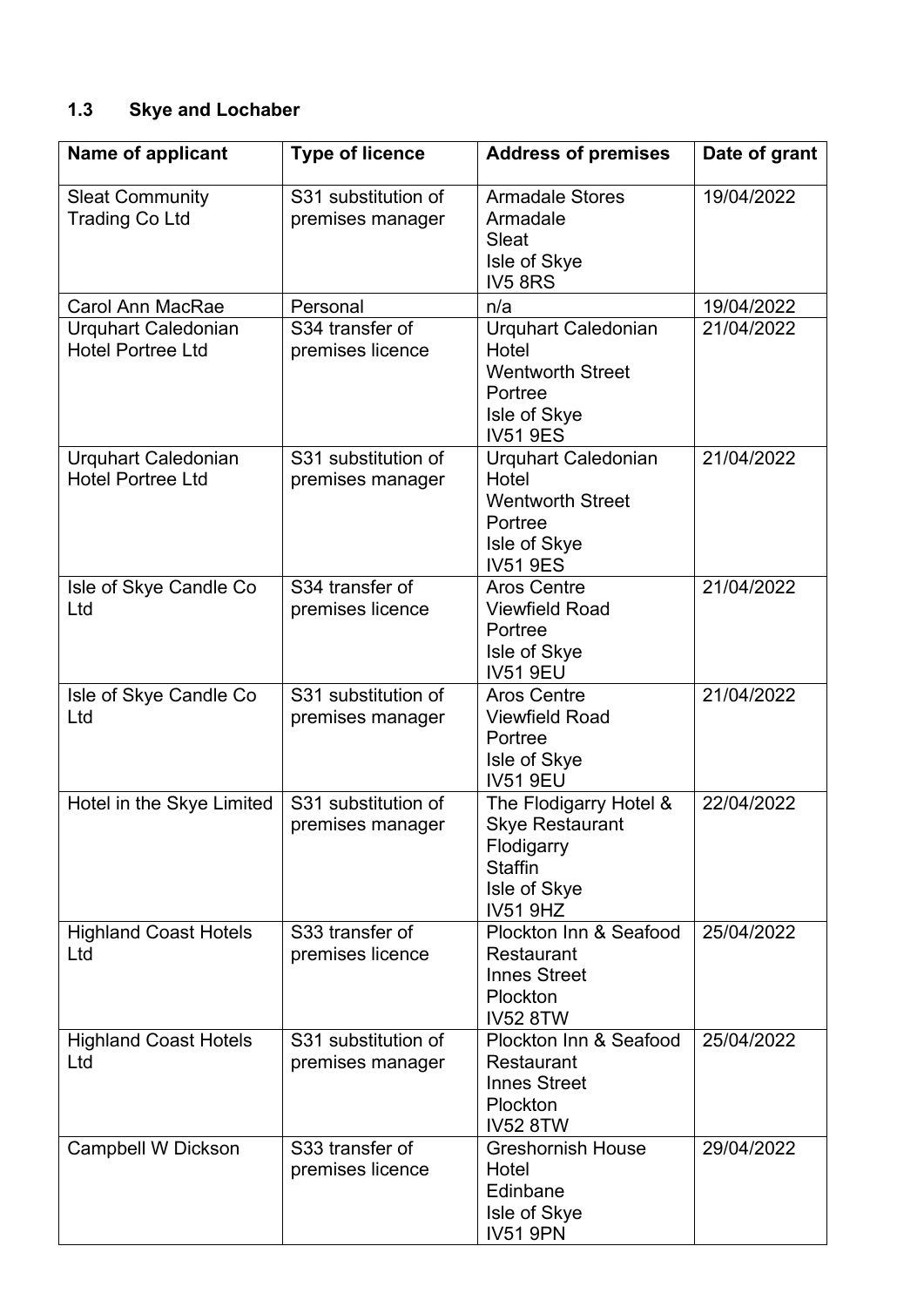| Fiona M Gallie                                 | Personal                                    | n/a                                                                                                          | 11/05/2022 |
|------------------------------------------------|---------------------------------------------|--------------------------------------------------------------------------------------------------------------|------------|
| <b>Robyn Harris</b>                            | Personal                                    | n/a                                                                                                          | 23/05/2022 |
| <b>Erica Perks</b>                             | Personal                                    | n/a                                                                                                          | 23/05/2022 |
| The Highland Fling                             | S33 transfer of<br>premises licence         | The Highland Fling<br>(formerly Caol<br>Restaurant)<br>1 Station Road<br>Kyle of Lochalsh<br><b>IV40 8AE</b> | 23/05/2022 |
| The Highland Fling                             | S31 substitution of<br>premises manager     | The Highland Fling<br>(formerly Caol<br>Restaurant)<br>1 Station Road<br>Kyle of Lochalsh<br><b>IV40 8AE</b> | 23/05/2022 |
| Kirstie Ann MacDonald                          | Personal                                    | n/a                                                                                                          | 24/05/2022 |
| Laura Ann Murphy                               | Personal                                    | n/a                                                                                                          | 24/05/2022 |
| Jihong Yun                                     | Personal                                    | n/a                                                                                                          | 24/05/2022 |
| Ardvasar Hotel Ltd                             | S31 substitution of<br>premises manager     | <b>Ardvasar Hotel</b><br>Ardvasar<br>Isle of Skye<br><b>IV43 8QR</b>                                         | 26/05/2022 |
| Lucilla Noble                                  | S31 substitution of<br>premises manager     | <b>Hotel Eilean Iarmain</b><br>Sleat<br>Isle of Skye<br><b>IV43 8QR</b>                                      | 26/05/2022 |
| <b>Aaron Alexander</b><br><b>Roderick Ross</b> | Personal                                    | n/a                                                                                                          | 14/04/2022 |
| <b>Stuart McCarthy</b>                         | Personal                                    | n/a                                                                                                          | 14/04/2022 |
| <b>William O'Neill</b>                         | Personal                                    | n/a                                                                                                          | 14/04/2022 |
| <b>Rachel Wilkinson</b>                        | Personal                                    | n/a                                                                                                          | 14/04/2022 |
| <b>Lochaber Hotels Limited</b>                 | S. 31 Change of<br><b>Premises Manager</b>  | <b>Moorings Hotel</b><br><b>Banavie</b><br>Fort William                                                      | 20/04/2022 |
| <b>Strathmore Hotels</b>                       |                                             | <b>PH33 7LY</b>                                                                                              |            |
| Limited                                        | S.31 Change of<br><b>Premises Manager</b>   | Ben Nevis Hotel &<br>Leisure Club<br><b>North Road</b><br>Fort William<br><b>PH33 6TG</b>                    | 22/04/2022 |
| Amanda Lastdrager                              | Personal - Renewal                          | n/a                                                                                                          | 28/04/2022 |
| Lisa Anne McAndrew                             | Personal                                    | n/a                                                                                                          | 28/04/2022 |
| <b>Strontian Hotel Limited</b>                 | S.33 Transfer of<br><b>Premises Licence</b> | <b>Strontian Hotel</b><br>Strontian<br><b>PH36 4HZ</b>                                                       | 04/05/2022 |
| <b>Strontian Hotel Limited</b>                 | S.31 Change of<br><b>Premises Manager</b>   | <b>Strontian Hotel</b><br>Strontian<br><b>PH36 4HZ</b>                                                       | 05/05/2022 |
| <b>Thomas Barnes</b>                           | Personal                                    | n/a                                                                                                          | 17/05/2022 |
| James Tangney                                  | Personal                                    | n/a                                                                                                          | 17/05/2022 |